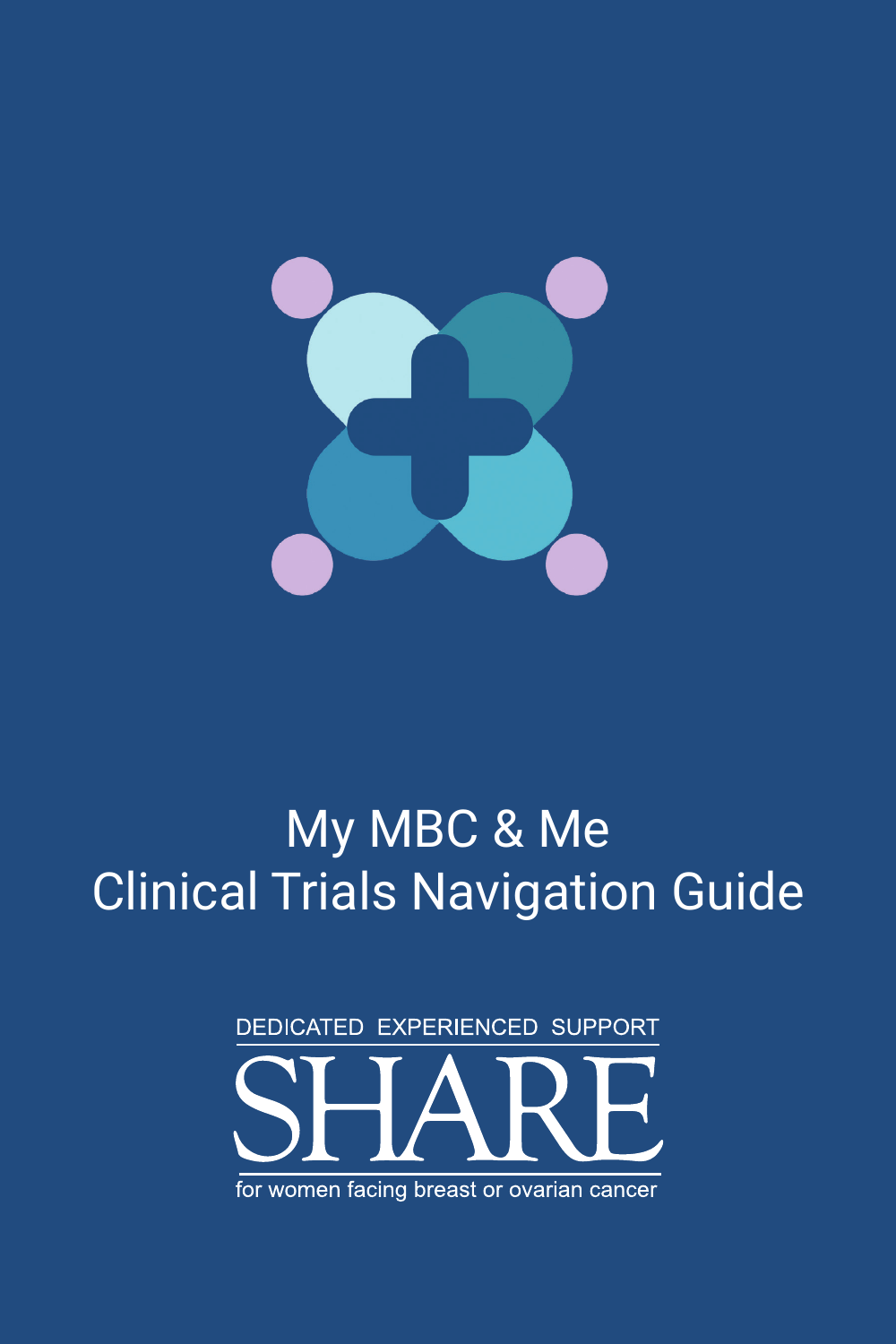# About Clinical Trials

Clinical trials are research studies that evaluate how effectively medicines or interventions work in people. Often a clinical trial establishes if a new treatment is more effective and/or has fewer harmful side effects than standard treatment. Sometimes a clinical trial might be the best option for a patient; sometimes the standard of care is best. All patients should understand clinical trials and be able to talk to their doctor about what, if any, trials are right for them.

#### What to Know About Clinical Trials

- 1. Participation is voluntary. Patients are able to leave the trial at any time for any reason.
- 2. There are different types of trials. Some clinical trials test new therapies or procedures. Others look at ways to improve quality of life for people with chronic or life threatening illness.
- 3. Clinical trials are conducted in phases.
	- Phase I trials assess safety, dose levels and side effects in small groups of people.
	- Phase II trials assess safety and effectiveness in larger groups of people.
	- Phase III trials strive to confirm effectiveness, monitor side effects, and compare results to existing therapy options in still larger groups of people.
	- Phase IV trials include thousands of people for additional research on benefits, risks and most advantageous usage after FDA approval of the drug.
	- In the U.S. all clinical trials are evaluated for risk and benefit to the participant by an Institutional Review Board (IRB).
- 4. Participating in a trial may have some risks. The investigational treatment given during the trial may not help. Unfortunately, some patients may not respond and others may develop serious side effects.
- 5. It can be time consuming. Participants may have to visit their care team several times over the course of the trial for ongoing examinations and testing.
- 6. Clinical trials require informed consent, but this is not a binding document. Informed consent is a process where patients learn the details of the clinical trial they are considering; it is required for all clinical trials. These details include the purpose of the study, its length, all required procedures and risks as well as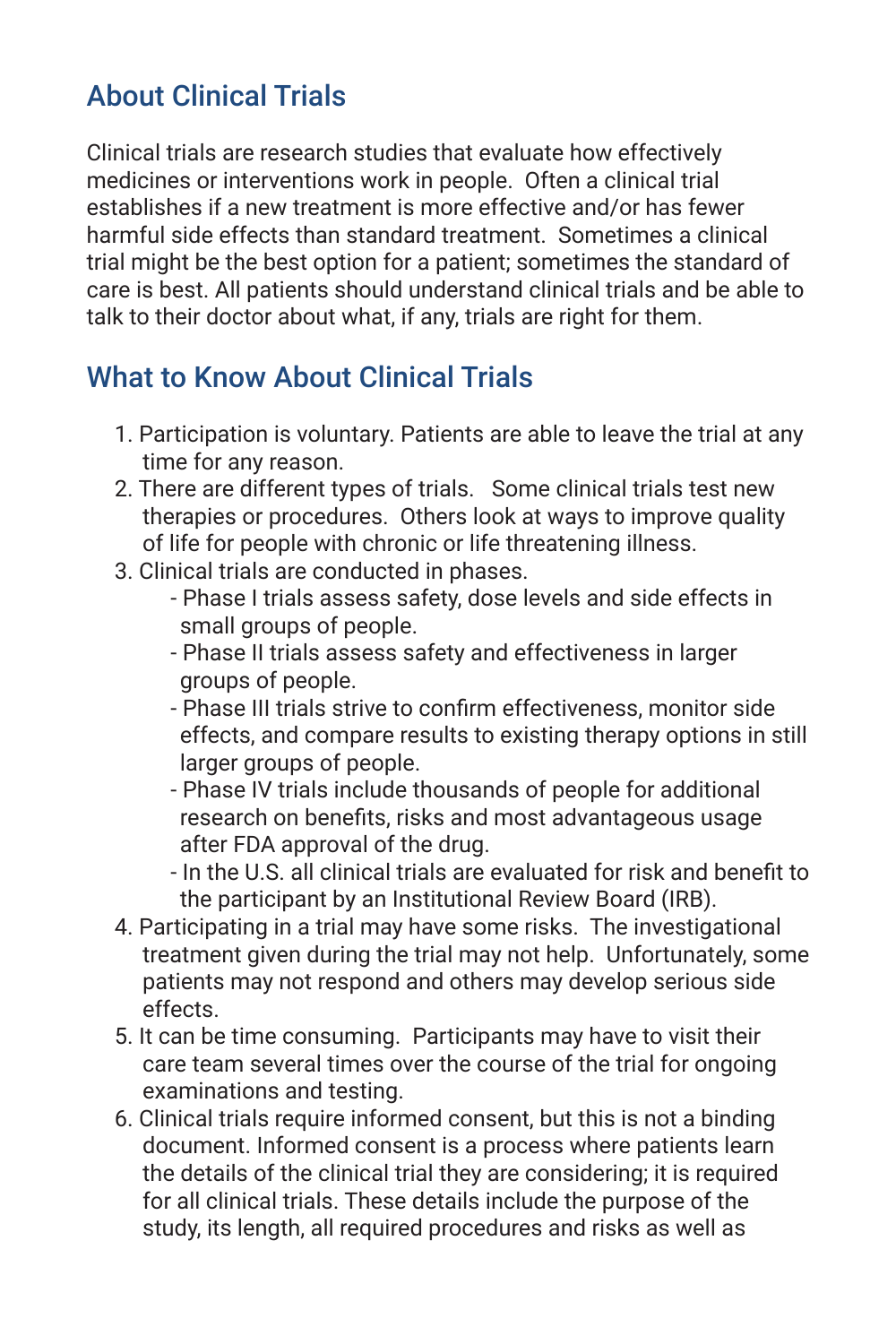potential benefits. Medical translation must be provided for those who are not native English speakers. It is important to remember that informed consent documents are not contracts. Patients can withdraw from the study at any time for any reason.

#### Common Fears

Many people have concerns or fears about participating in clinical trials. These concerns could be based on historical events or because of misinformation. Oftentimes, these fears can be allayed with more information. Below are some fears that are common among patients.

Fear: "I will be treated like a guinea pig."

Fact: All current FDA-approved medications were first tested in clinical trials. There are significant safeguards in place by institutions (hospitals and clinics) to protect patients.

Fear: "Clinical trials are a last resort" Fact: Clinical trials are used at all stages of treatment and life stages.

Fear: "If I get a placebo, I may not receive any treatment at all." Fact: In cancer trials, participants are always treated with the standard of care. A trial allows them the opportunity to receive new treatments.

Fear: "Once I enroll, I have to finish the trial." Fact: Participants are able to leave the trial at any time for any reason.

Fear: "My insurance won't cover a clinical trial."

Fact: Federal law requires most health insurance plans to cover routine patient care costs in clinical trials. This may be determined on a case by case basis.

## Qualifying for Clinical Trials

To enroll in a clinical trial, a patient must meet specific criteria. Every study has guidelines for who can and cannot participate. These guidelines are also called eligibility criteria and are shared by all participants. Eligibility criteria may include a particular type or stage of cancer, age range, gender, current health status and treatment history.

Eligibility criteria also help researchers ensure that results are due to the investigational treatment and not to other factors. The criteria also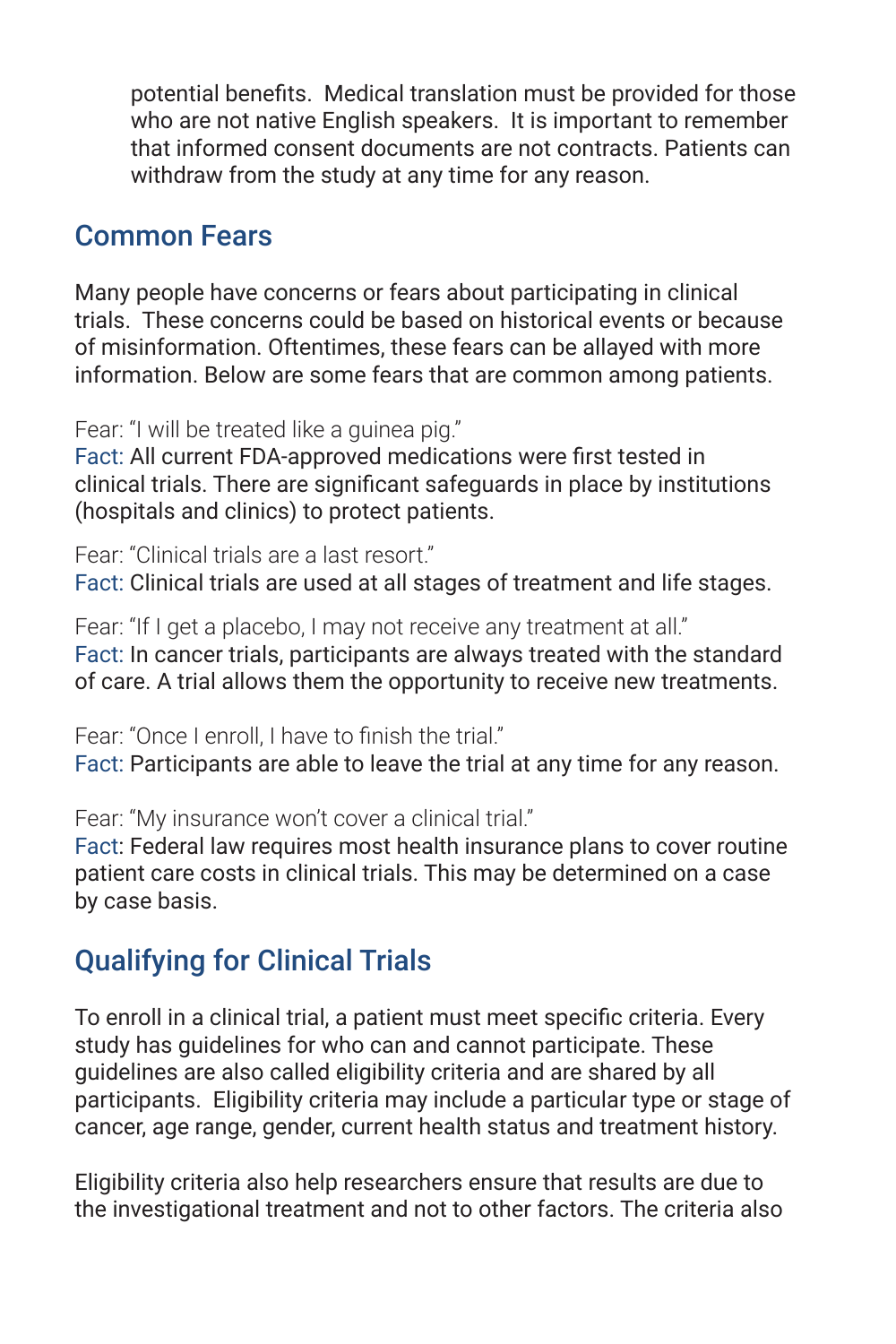protects patients for whom risks may outweigh benefits.

Your doctor may recommend specific clinical trials you may qualify for, but may not always recommend trials outside of his/her institution. You may want to search for clinical trials at other medical centers. There are dedicated clinical trial matching services for metastatic breast cancer that can help you find trials you qualify for. See "Resources" for more information.

# Choosing to Participate in a Clinical Trial

Determining whether a clinical trial or the standard of care is best for you requires conversations with your doctors and careful thought to the following:

- 1. Possible risks and benefits
- 2. Eligibility requirements
- 3. Cost of participating in clinical trials (including costs such as parking, travel, lodging)
- 4. Insurance coverage
- 5. Potential side effects
- 6. Patient protections
- 7. Privacy
- 8. Details of informed consent for this particular trial

Once you have basic information about clinical trials you might be eligible for, there are other considerations to take into account:

- 1. Will participation in one trial exclude me from participating in another in the future?
- 2. How will the requirements of the trial affect my daily life?
- 3. Is traveling to the trial site manageable?
- 4. What if I am eligible for several trials? How do I choose? What factors should I consider in making a decision?
- 5. If my disease progresses on this trial, what are my options at that time?
- 6. Do the possible benefits outweigh the risks?

In addition, it may be good to know:

1. Who is conducting the clinical trial?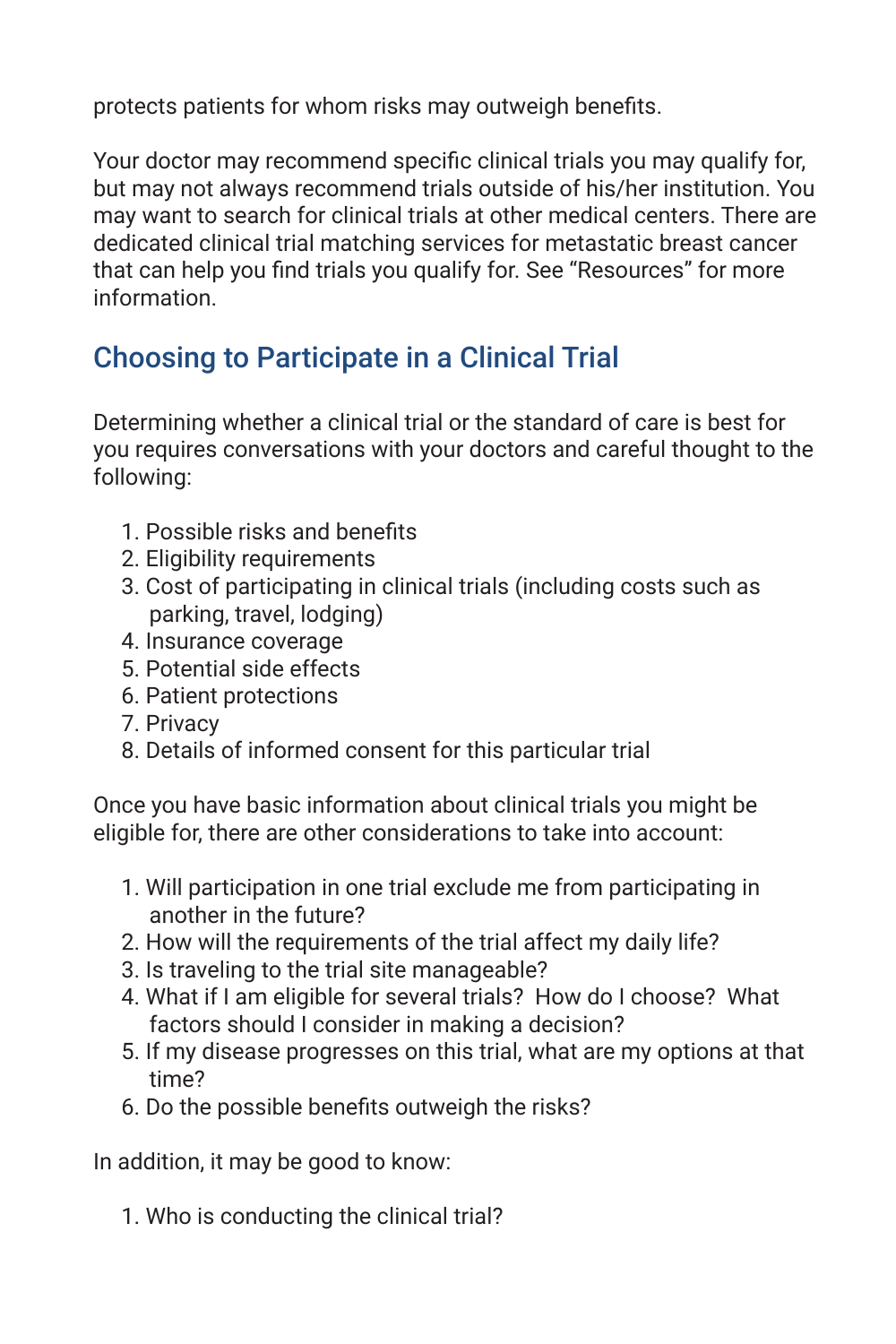- 2. Does the trial doctor have financial or special interests in the trial drug?
- 3. Is a placebo is being used? Is it possible I would only get a placebo or will I receive standard of care treatment?

Before enrolling in a clinical trial, patients should know the answers to the questions above. The Center for Information and Study of Clinical Research Participation (CISCRP) has created a list of questions to ask as you are considering a clinical trial. You can download the list here at this link: https://www.ciscrp.org/wp-content/uploads/2019/06/ Questions-to-Ask.pdf

#### Genetic and Genomic Testing and Clinical Trials

#### Genetic Testing

Genetic testing uncovers inherited mutations that may put a person at higher risk for certain diseases like cancer. Genetic testing may also expand your treatment options. Knowing your genetic mutations may increase your eligibility for additional clinical trials which may have some treatment benefit. There are also medications that are FDA-approved or in clinical trials designed for people with specific mutations.

#### Genomic Testing

The term "genomic" is typically used in reference to a tumor's molecular make up. Every cell contains tens of thousands of genes, but mutations in a single gene can cause cells to grow out of control and lead to the growth of tumors. Tumors are often tested at the time of diagnosis to determine any mutations that may exist, but genes in tumors can mutate over time, causing tumors to change and require different treatment approaches. For example, a patient might be diagnosed initially with HER2+ MBC but later have a metastasis that is HER2-. Whenever possible, biopsy and genomic testing of new metastases is encouraged so that patients and doctors can offer those treatments with the greatest chance of success.

It is a good idea to discuss both genetic and genomic testing with your doctor to see if and when these tests are right for you.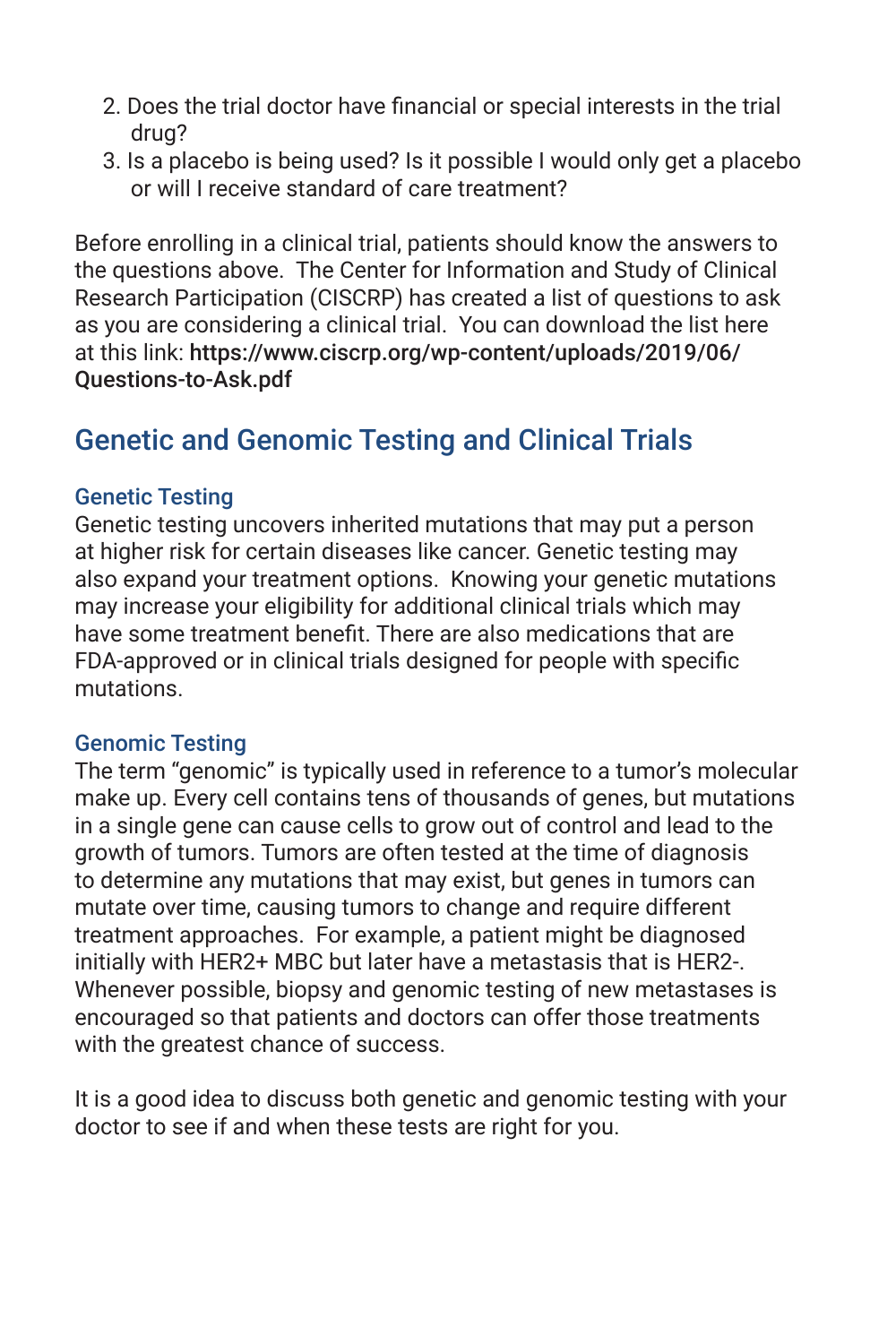## Precision Medicine and Clinical Trials

Precision medicine focuses on identifying which approaches will be effective for which patients based on genetic, environmental, and lifestyle factors. Medicines which target genes expressed only by cancer cells are often better tolerated by patients than chemotherapy, which kills both cancerous and healthy cells and is often more toxic. According to the Tufts Center for the Study of Drug Development, 42 percent of medicines currently in development for all diseases are associated with precision medicine strategies. When it comes to cancer care, the number is even higher: 73 percent of cancer drugs in development are aimed at use in personalized medicine, and this number is likely to grow in the coming years.

In clinical trials for precision medicines, physicians utilize patients' genomic testing data, as well as their individual medical history, circumstances, preferences, and values to develop targeted treatment plans tailored to individual patients.

#### What Happens When a Patient Does Not Qualify for a Clinical Trial?

Clinical trial eligibility is subject to strict guidelines, and some patients who do not qualify may still want access to the medicine being tested. There are a couple of ways a patient might gain access to experimental drugs they cannot receive through a trial.

According to the founder of The Center for Information and Study on Clinical Research Participation (CISCRP), "clinical research professionals are looking for new ways to engage patients as partners in clinical research." In 2018, the Right to Try Act gave terminally ill patients the "right to try" experimental treatments if they've exhausted other options. Patients, together with their doctors, may petition the pharmaceutical company to provide the investigational treatment. But, because state laws vary, and pharmaceutical companies have additional rules, the process can be complicated. Additionally, insurance may not cover the investigational drug, so the patient may have to pay for the drug out of pocket as well as provide complete consent.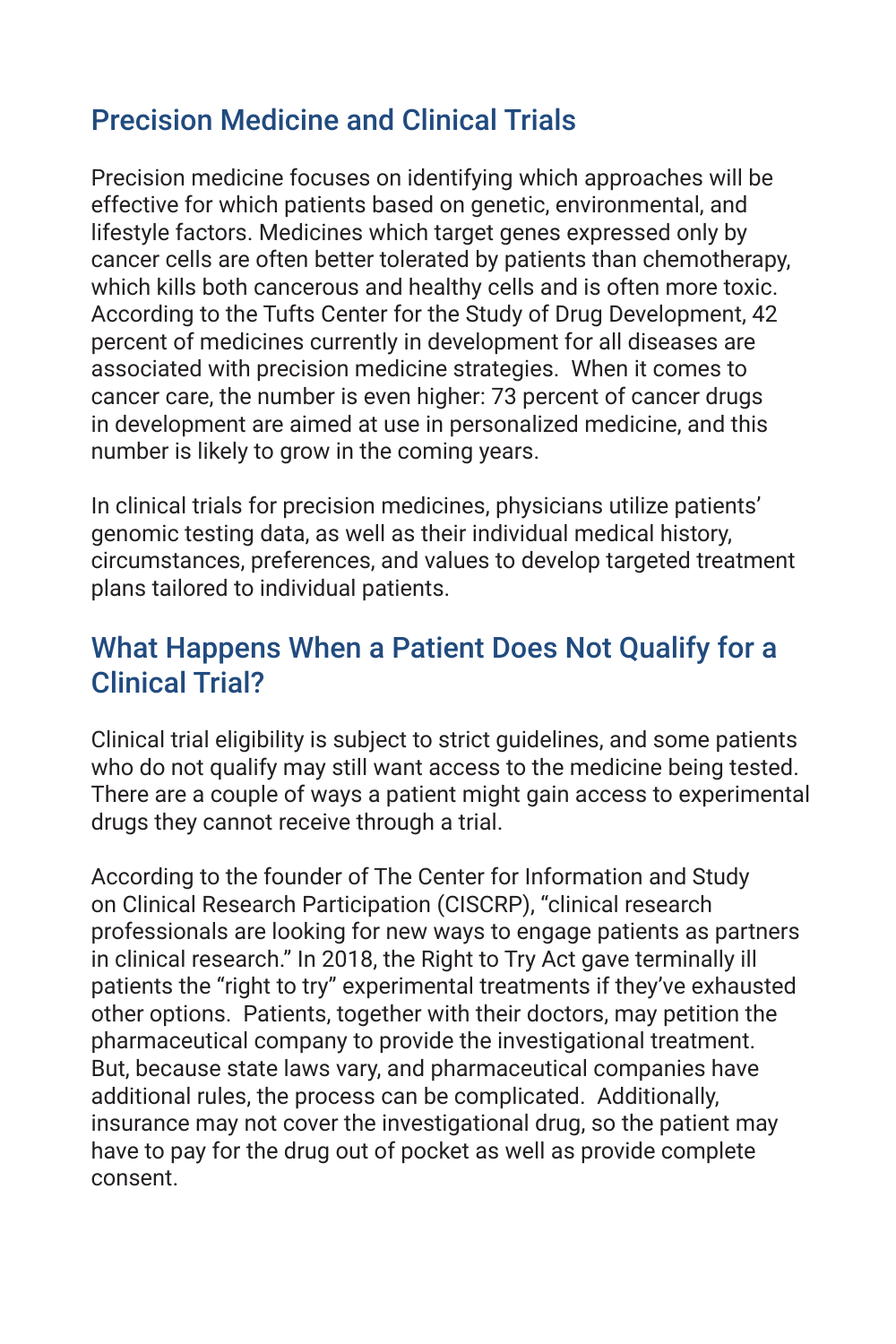"Compassionate use" or "expanded access" programs may be another option for those people who are facing a life-threatening, but not necessarily terminal condition. To access a drug for compassionate use, a physician can seek FDA approval of the drug on behalf of the patient. The patient must also get permission from the Institutional Review Board (IRB), which is the ethical oversight committee for clinical trial participation.

#### Resources

TalkMets Metastatic Helpline: Call to speak with a trained peer volunteer living with metastatic breast cancer. She can assist you and provide information as you determine which trials may be right for you. 844.ASK.SHARE, option 6

Metastatic Breast Cancer Trial Search: This site will assist you in finding trials specifically for those diagnosed with MBC. https://www.sharecancersupport.org/metastatic-breast-cancer/ clinical-trial-matching-service/

What to know when considering clinical trials: This site provides more information from the Metastatic Breast Cancer Alliance about clinical trials, including a Clinical Trial Checklist for Patients. https://www.mbcalliance.org/mbc-alliance-cted

Paying for clinical trials: Triage Cancer offers an animated video on how to find and pay for clinical trials. https://triagecancer.org/animatedvideos

MBC Connect: The Metastatic Breast Cancer Alliance has developed a patient registry that, beginning in September 2019, will match users to clinical trials they may be eligible for. Users must enter their treatment history to facilitate a possible match. https://www.mbcconnect.org/

Metastatic Trial Talk - Carefully selected news and features about metastatic breast cancer research. https://metastatictrialtalk.org/